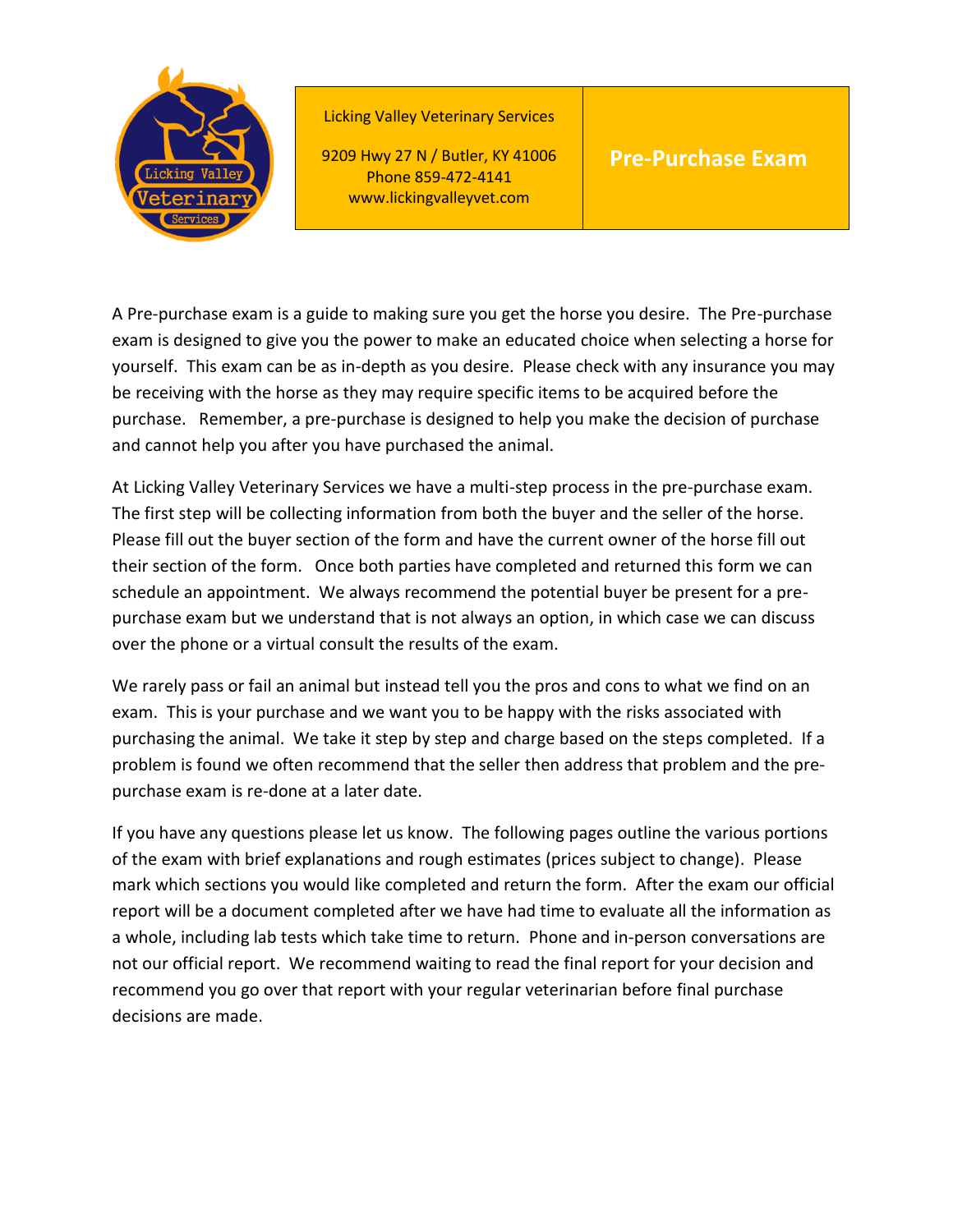## **Buyer Information**

| Email:                                                                                                                                                                                                                                                                          |  |
|---------------------------------------------------------------------------------------------------------------------------------------------------------------------------------------------------------------------------------------------------------------------------------|--|
| If buyer is not going to be physically present for the exam, is there a different phone number to                                                                                                                                                                               |  |
| Before the Exam:                                                                                                                                                                                                                                                                |  |
| 1.) Please complete this form and return to us.<br>2.) Please have the seller complete their portion and return to us.<br>3.) Only after both buyer and seller portions are completed will we schedule a pre-<br>purchase exam. These will be completed AT OUR OFFICE LOCATION. |  |
| Buyer:                                                                                                                                                                                                                                                                          |  |
| 1.) What do you intend to do with this horse?                                                                                                                                                                                                                                   |  |
| 2.) Is there anything specific you are looking for in the horse?                                                                                                                                                                                                                |  |
| 3.) Are there specific problems you wish to rule out when evaluating this horse for                                                                                                                                                                                             |  |
| purchase?                                                                                                                                                                                                                                                                       |  |
| 4.) Does insurance need anything specific for the purchase of this horse?                                                                                                                                                                                                       |  |
| 5.) If the horse does not have a current negative EIA (Coggins Test) we can perform this                                                                                                                                                                                        |  |
| test for you but recommend in your purchase contract that sale is contingent on this                                                                                                                                                                                            |  |
| test returning negative.                                                                                                                                                                                                                                                        |  |
|                                                                                                                                                                                                                                                                                 |  |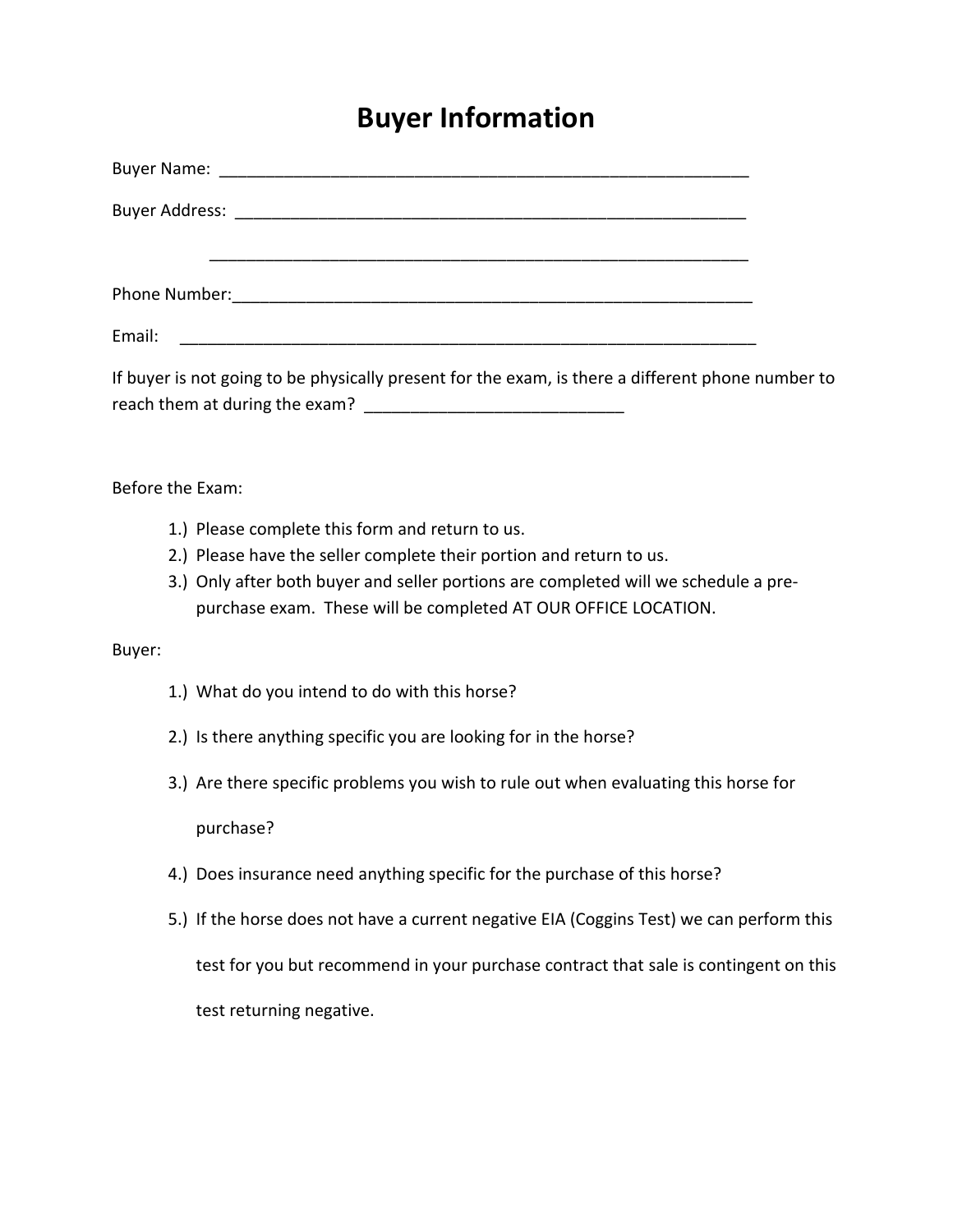## **Seller Information**

Before the Exam:

\_\_\_\_\_\_\_\_\_\_\_\_\_\_\_\_\_\_\_\_\_\_\_\_\_\_\_\_\_\_\_\_\_(buyers name) is interested in purchasing (horse's name) owned by (owner's name).

We have been contacted to complete a pre-purchase exam for the Buyer. We request that you submit the following information before we schedule the exam.

- 1.) Past veterinary medical history. The more complete the medical history the better information we can give to the buyer, including vaccine and dental history, negative EIA (Coggins), any other bloodwork that been run, copies of previous radiographs, etc.
	- a. If a negative Coggins has not been completed recently we can complete one at LVVS at the time of the Pre-Purchase exam.
	- b. Please note, we ask for the horse's full medical history (with doctor's notes).
	- c. If vaccines and de-wormers were administered without veterinary supervision please include schedules and list products used.
- 2.) What farrier is used to maintain the horse and could you provide his name/number in case questions arise about hoof care?
- 3.) Does this horse receive other complementary care (ex. Chiropractor)? If so what is the provider's name and contact information?
- 4.) Is there anything you wish to disclose about the horse?
- 5.) Does this horse have any known vices?
- 6.) Is the horse microchipped or tattooed? If so, please provide the number or tattoo.
- 7.) Has the horse had any medical or lameness issues in the past or currently? Yes / No
	- a. Please provide more history/information about any medical or lameness issues.
- 8.) Is the horse receiving any supplements? If so, which specifically?

\_\_\_\_\_\_\_\_\_\_\_\_\_\_\_\_\_\_\_\_\_\_\_\_\_\_\_\_\_\_\_\_\_\_\_\_\_\_ \_\_\_\_\_\_\_\_\_\_\_\_\_\_\_\_\_\_

- 9.) Is the horse on any current medications such as Bute or Equioxx? If so, what?
- 10.) If a gelding, have both testicles been removed?

I, the owner or authorized agent of the owner, grant consent to perform an examination and procedures to be performed for purpose of determining the health status of this horse. I certify that have provided accurate and complete information and understand any medical exam or procedure has some minimal inherent risk and hold the veterinarian not liable for normal issues which can occur.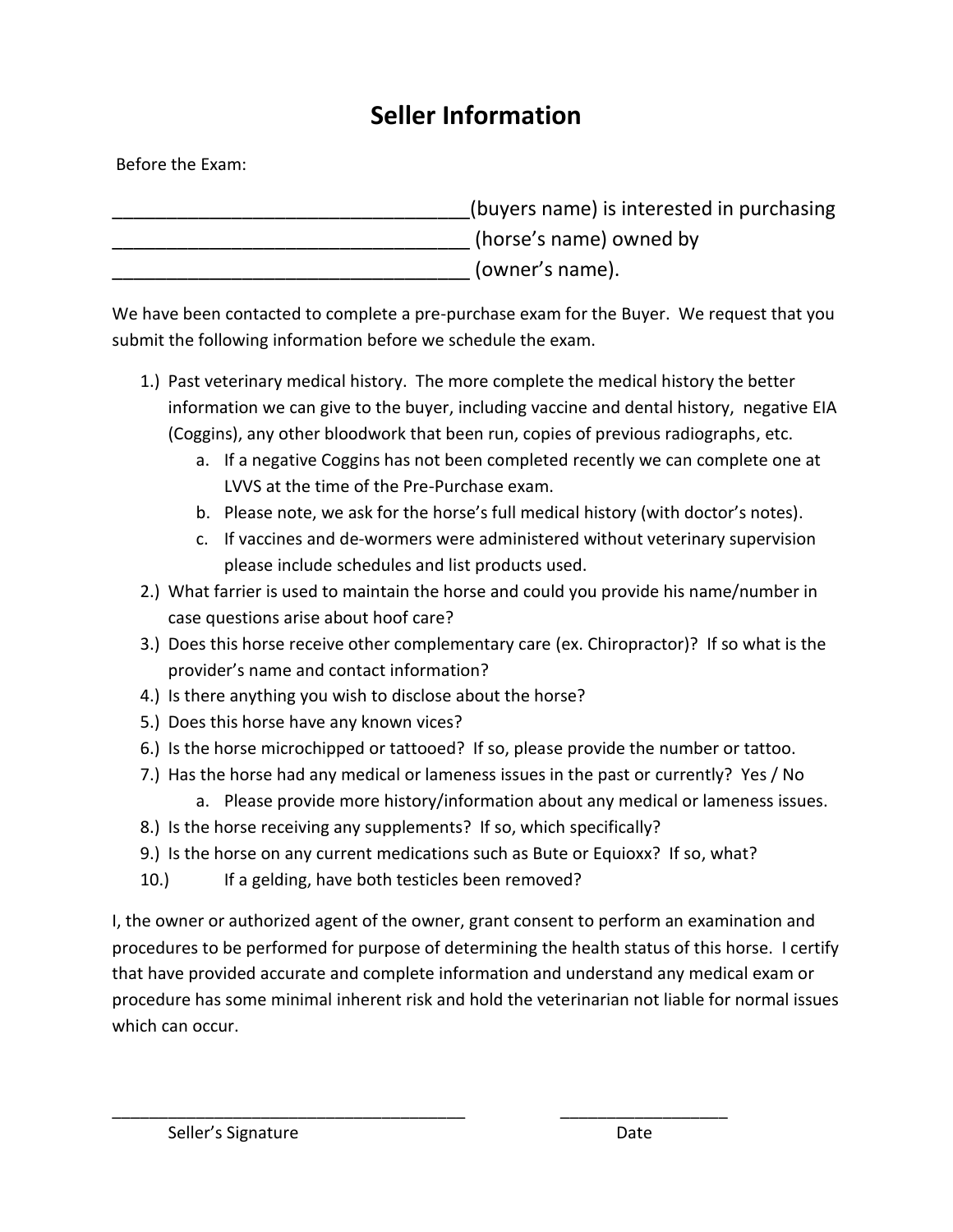## **The Exam**

**Basic Exam / Lameness Exam(\$90-200)**: This goes over the various body structures of the horse and flexions while walking/jogging the horse looking for abnormalities. The total price depends on time involved with a case. In general, the more well-behaved and healthier a horse is, the lower the price. This also covers administrative time preparing for this exam and writing reports of this exam. This fee is not subject to a strict time basis and can vary. For advising and proceeding with the administrative portion of this exam, a minimum of \$30 will be charged.

Horse loaded and unloaded from the trailer?

| Sex:             | Age: | Breed: | Horse Barn Name: |  |
|------------------|------|--------|------------------|--|
| Horse Full Name: |      |        |                  |  |

| <b>Basic Exam:</b>         | <b>Veterinary Notes</b>                                                                      |
|----------------------------|----------------------------------------------------------------------------------------------|
| Mentation                  |                                                                                              |
| Handle-ability             |                                                                                              |
| MM/CRT                     |                                                                                              |
| Heart                      |                                                                                              |
| Lungs                      |                                                                                              |
| Lungs with Rebreathing     |                                                                                              |
| bag:                       |                                                                                              |
| <b>Hydration Level</b>     |                                                                                              |
| <b>Digital Pulses</b>      |                                                                                              |
| Temperature                |                                                                                              |
| <b>GI</b> auscultation     |                                                                                              |
| Ocular Exam                |                                                                                              |
| Oral Exam (without         | (only first 1/3 of mouth reliably evaluated)                                                 |
| sedation)                  |                                                                                              |
| Oral Exam (with sedation)  | (if requested by owner sedated after lameness and neurological portion)<br>(additional \$18) |
| Do teeth match reported    |                                                                                              |
| age?                       |                                                                                              |
| Colic scar?                |                                                                                              |
| BCS:                       |                                                                                              |
| Overall appearance, scars  |                                                                                              |
| or other exam notes:       |                                                                                              |
| Basic Neuro Exam (up and   |                                                                                              |
| down hill):                |                                                                                              |
| <b>Lameness Evaluation</b> |                                                                                              |
| Hoof tester/overall        |                                                                                              |
| appearance                 |                                                                                              |
| Front Left:                |                                                                                              |
| Left Rear:                 |                                                                                              |
| Front Right:               |                                                                                              |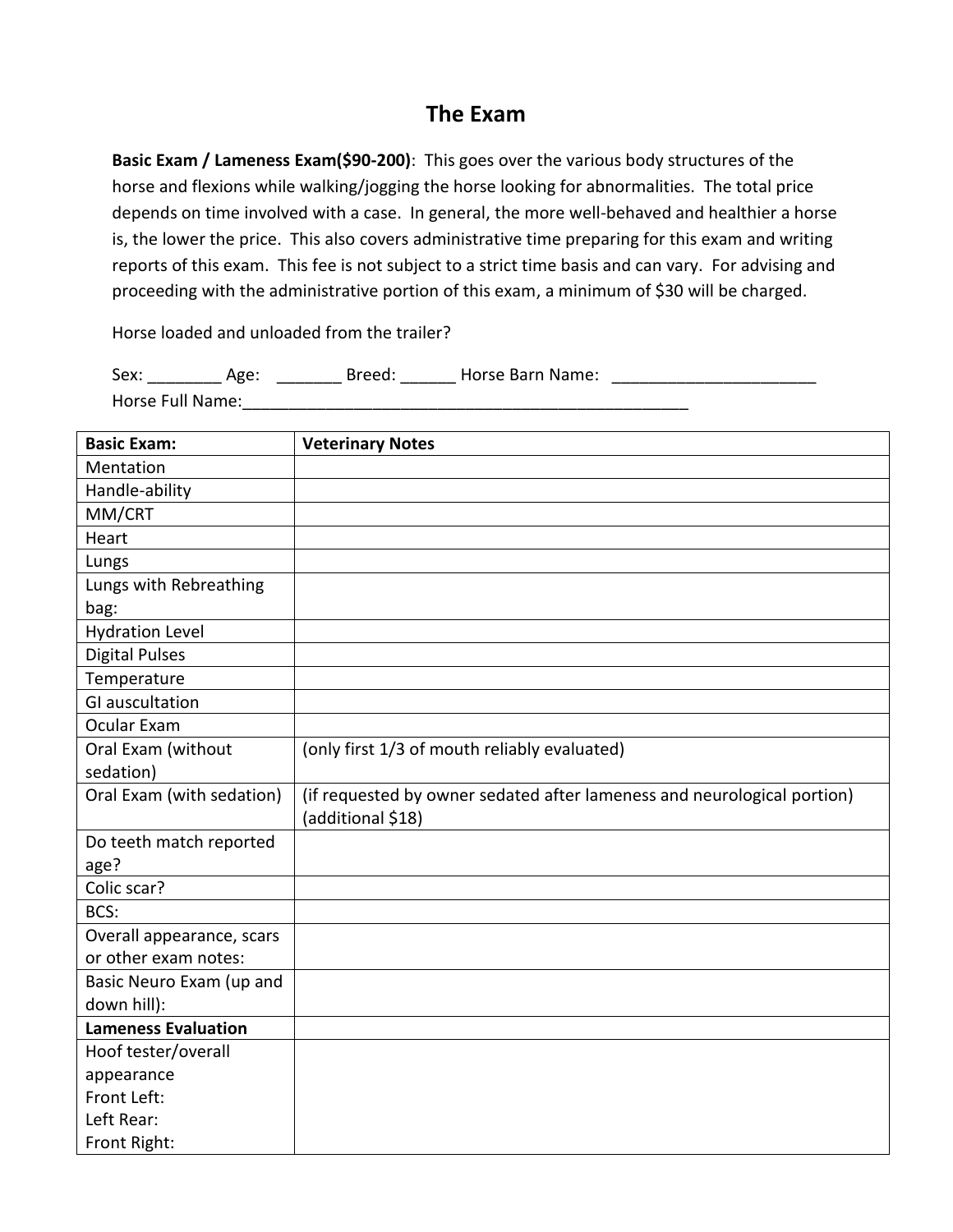| Right Rear:         |  |
|---------------------|--|
| Appearance at       |  |
| Walk(Straight-line) |  |
| Appearance at Trot  |  |
| (Straight-line)     |  |
| Flexion Front Left: |  |
| Distal              |  |
| Carpus              |  |
| Shoulder            |  |
| Front Right:        |  |
| Distal              |  |
| Carpus              |  |
| Shoulder            |  |
| Left Rear           |  |
| Distal              |  |
| Hock                |  |
| Stifle              |  |
| <b>Right Rear</b>   |  |
| Distal              |  |
| Hock                |  |
| <b>Stifle</b>       |  |
| Neck Flexions /     |  |
| Extensions:         |  |
| Neurologic Status:  |  |

Please circle the additional diagnostic tests you wish LVVS to complete at the time of the exam:

- **Radiographs** \$130(individual joint) \$300-500 Full body: X-rays evaluate bone changes in the body. This can show things such as arthritis.
- **Equine Coggins (EIA) and Health Cert** \$42: Required for sale of a horse. LVVS puts the Coggins name in the name of the person paying for the exam.
- **Equine CBC/CHEM/Fibrinogen** \$90: This evaluates the internal organs of a horse such as the liver and kidney. We will evaluate for signs of inflammation or infection or signs leaning to other problems in the horse.
- **Equine Cushings Test** (Only performed if desired in horses over 15 years of age) \$123: NOTE: this test is unable to rule out the disease developing in the future.
- **Equine Neurologic Panel** (\$ 320): Tests for neurologic diseases of West Nile, EPM, Equine Herpes Virus and Encephalitis.